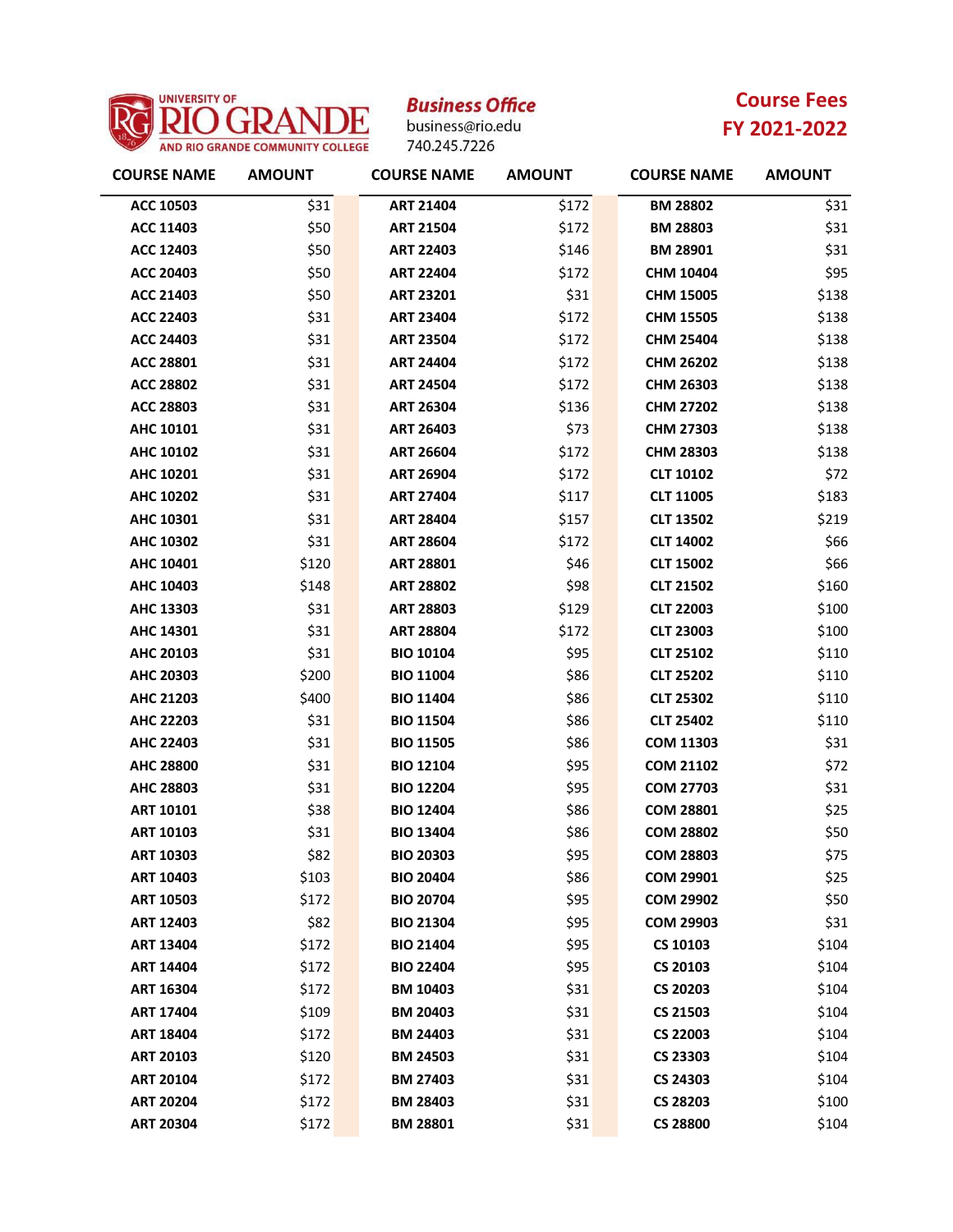| <b>COURSE NAME</b> | <b>AMOUNT</b> | <b>COURSE NAME</b> | <b>AMOUNT</b> | <b>COURSE NAME</b> | <b>AMOUNT</b> |
|--------------------|---------------|--------------------|---------------|--------------------|---------------|
| <b>CS 28801</b>    | \$35          | <b>EDU 22303</b>   | \$31          | <b>ELE 25303</b>   | \$31          |
| <b>CS 28802</b>    | \$70          | <b>EDU 22503</b>   | \$84          | <b>ELE 26004</b>   | \$31          |
| <b>CS 28803</b>    | \$104         | <b>EDU 23303</b>   | \$84          | <b>ELE 27003</b>   | \$31          |
| <b>CS 288NO</b>    | \$103         | <b>EDU 23403</b>   | \$84          | <b>ELE 27004</b>   | \$31          |
| <b>DMS 10501</b>   | \$152         | <b>EDU 23503</b>   | \$84          | <b>ELE 28204</b>   | \$31          |
| <b>DMS 10502</b>   | \$152         | <b>EDU 24002</b>   | \$256         | <b>EMS 10105</b>   | \$137         |
| <b>DMS 20103</b>   | \$153         | <b>EDU 24101</b>   | \$84          | <b>EMS 10205</b>   | \$137         |
| <b>DMS 20503</b>   | \$153         | <b>EDU 24303</b>   | \$84          | <b>EMS 28806</b>   | \$137         |
| <b>DMS 21002</b>   | \$152         | <b>EDU 24503</b>   | \$84          | <b>EMS 288A6</b>   | \$137         |
| <b>DMS 21003</b>   | \$174         | <b>EDU 24603</b>   | \$80          | <b>ENT 10303</b>   | \$31          |
| <b>DMS 21504</b>   | \$220         | <b>EDU 25503</b>   | \$84          | <b>ENT 20403</b>   | \$31          |
| <b>DMS 22301</b>   | \$31          | <b>EDU 26102</b>   | \$256         | <b>ENT 24403</b>   | \$31          |
| <b>DMS 22503</b>   | \$220         | <b>EDU 26103</b>   | \$84          | <b>FIN 11103</b>   | \$31          |
| <b>DMS 22602</b>   | \$60          | <b>EDU 26201</b>   | \$133         | <b>FIN 20403</b>   | \$31          |
| <b>DMS 22603</b>   | \$60          | <b>EDU 26403</b>   | \$84          | <b>FIN 22403</b>   | \$31          |
| <b>DMS 23503</b>   | \$220         | <b>EDU 27002</b>   | \$256         | <b>FIN 27403</b>   | \$31          |
| <b>DMS 23601</b>   | \$40          | <b>EDU 27702</b>   | \$256         | <b>FIN 28801</b>   | \$31          |
| <b>DMS 24301</b>   | \$40          | <b>EDU 28003</b>   | \$381         | <b>FIN 28802</b>   | \$31          |
| <b>DMS 24504</b>   | \$220         | <b>EDU 28204</b>   | \$84          | <b>FIN 28803</b>   | \$31          |
| <b>DMS 24601</b>   | \$40          | <b>EDU 28302</b>   | \$84          | <b>FPA 10101</b>   | \$26          |
| <b>DMS 25503</b>   | \$220         | <b>EDU 28502</b>   | \$256         | <b>FW 11104</b>    | \$262         |
| <b>DMS 26503</b>   | \$220         | <b>EDU 28601</b>   | \$133         | FW 11204           | \$262         |
| ECO 11103          | \$31          | <b>EDU 28801</b>   | \$133         | FW 11404           | \$262         |
| ECO 11403          | \$31          | <b>EDU 29002</b>   | \$234         | FW 11504           | \$262         |
| ECO 12403          | \$31          | <b>EDU 29403</b>   | \$84          | <b>FW 21104</b>    | \$262         |
| ECO 28801          | \$31          | <b>EDV 27302</b>   | \$82          | <b>FW 21305</b>    | \$262         |
| <b>ECO 28802</b>   | \$31          | <b>ELE 10303</b>   | \$31          | FW 21405           | \$262         |
| ECO 28803          | \$31          | <b>ELE 10103</b>   | \$31          | <b>FW 21504</b>    | \$262         |
| ECO 29901          | \$31          | <b>ELE 11104</b>   | \$31          | FW 28801           | \$262         |
| ECO 29902          | \$31          | <b>ELE 11303</b>   | \$31          | <b>FW 28802</b>    | \$262         |
| ECO 29903          | \$31          | <b>ELE 12006</b>   | \$31          | <b>FW 28803</b>    | \$262         |
| <b>EDU 10201</b>   | \$31          | <b>ELE 12303</b>   | \$31          | FW 28804           | \$262         |
| EDU 10303          | \$123         | <b>ELE 13303</b>   | \$31          | <b>FW 28805</b>    | \$262         |
| <b>EDU 11403</b>   | \$64          | <b>ELE 14004</b>   | \$31          | <b>FW 29001</b>    | \$262         |
| <b>EDU 11504</b>   | \$84          | <b>ELE 14303</b>   | \$31          | FW 29002           | \$262         |
| <b>EDU 12201</b>   | \$350         | <b>ELE 16303</b>   | \$31          | FW 29003           | \$262         |
| <b>EDU 20003</b>   | \$502         | <b>ELE 17303</b>   | \$31          | FW 29004           | \$262         |
| <b>EDU 20004</b>   | \$502         | <b>ELE 21103</b>   | \$31          | <b>FW 29901</b>    | \$262         |
| <b>EDU 20203</b>   | \$234         | <b>ELE 21203</b>   | \$31          | <b>FW 29902</b>    | \$262         |
| <b>EDU 20303</b>   | \$84          | <b>ELE 21303</b>   | \$31          | FW 29903           | \$262         |
| <b>EDU 20302</b>   | \$84          | <b>ELE 22003</b>   | \$31          | FW 29904           | \$262         |
| <b>EDU 22102</b>   | \$256         | <b>ELE 22303</b>   | \$31          | FW 49901           | \$262         |
| <b>EDU 22202</b>   | \$256         | <b>ELE 23303</b>   | \$31          | FW 49902           | \$262         |
| <b>EDU 22203</b>   | \$31          | <b>ELE 24303</b>   | \$31          | <b>FW 49903</b>    | \$262         |
| <b>EDU 22302</b>   | \$84          | <b>ELE 25003</b>   | \$31          |                    |               |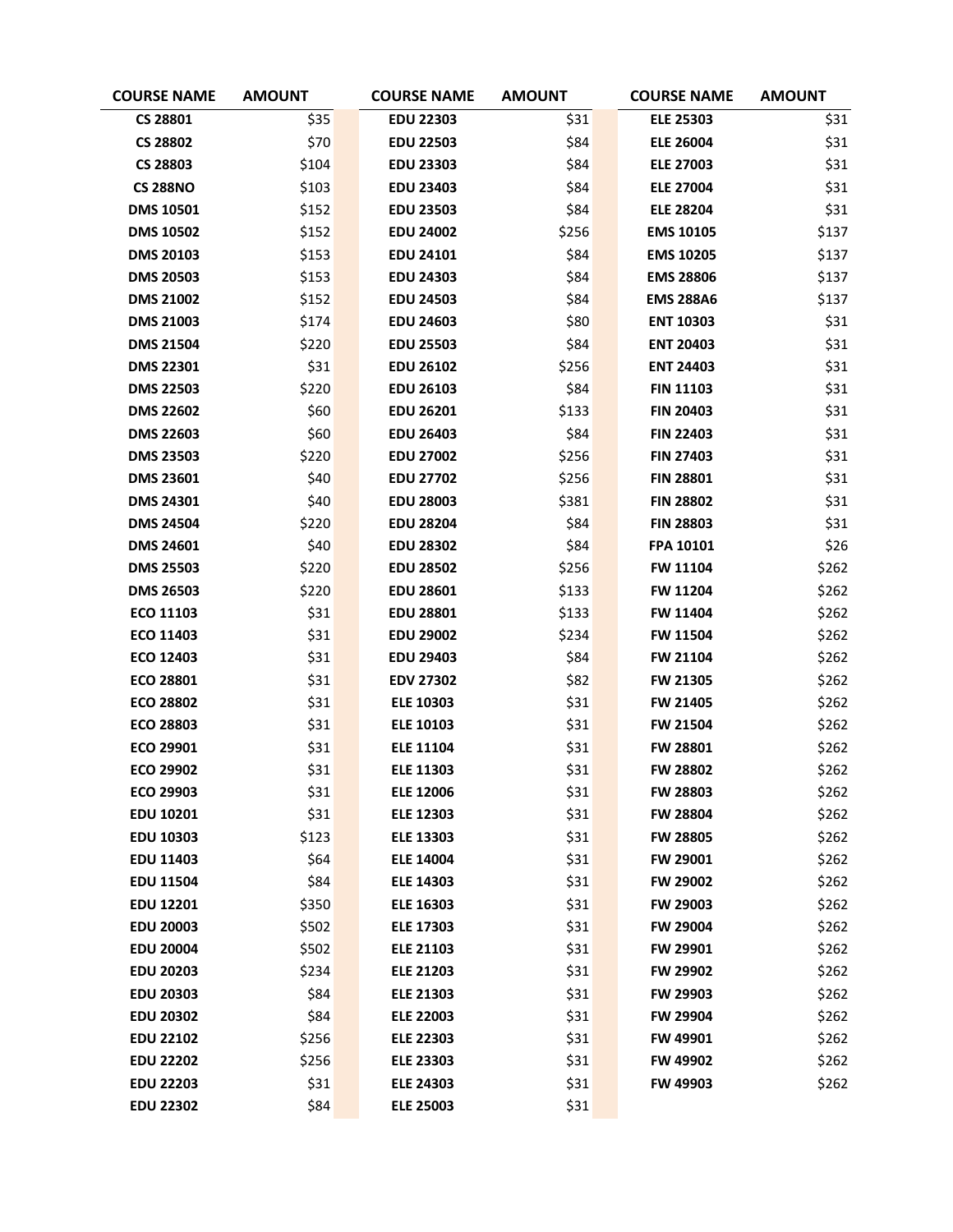| <b>COURSE NAME</b> | <b>AMOUNT</b> | <b>COURSE NAME</b> | <b>AMOUNT</b> | <b>COURSE NAME</b> | <b>AMOUNT</b> |
|--------------------|---------------|--------------------|---------------|--------------------|---------------|
| <b>HPE 10101</b>   | \$31          | <b>IT 22203</b>    | \$31          | <b>MKT 28803</b>   | \$31          |
| HPE 11101          | \$42          | <b>IT 22303</b>    | \$31          | MTH 10403          | \$35          |
| HPE 11401          | \$125         | <b>IT 28801</b>    | \$31          | <b>MTH 104C3</b>   | \$104         |
| <b>HPE 11601</b>   | \$58          | <b>IT 28802</b>    | \$31          | MTH 10905          | \$27          |
| <b>HPE 11801</b>   | \$31          | <b>IT 28803</b>    | \$31          | <b>MTH 109C5</b>   | \$90          |
| <b>HPE 11901</b>   | \$31          | <b>JRN 22303</b>   | \$31          | <b>MTH 11203</b>   | \$35          |
| <b>HPE 12001</b>   | \$274         | <b>JRN 22701</b>   | \$31          | <b>MTH 112C3</b>   | \$104         |
| <b>HPE 12101</b>   | \$274         | <b>JRN 22702</b>   | \$31          | MTH 11403          | \$35          |
| <b>HPE 12401</b>   | \$31          | <b>JRN 22703</b>   | \$31          | <b>MTH 114C3</b>   | \$104         |
| <b>HPE 13301</b>   | \$31          | <b>JRN 24103</b>   | \$31          | MTH 11505          | \$31          |
| <b>HPE 15103</b>   | \$42          | <b>JRN 28801</b>   | \$25          | MTH 11604          | \$31          |
| <b>HPE 16103</b>   | \$42          | <b>JRN 28802</b>   | \$50          | MTH 12304          | \$16          |
| <b>HPE 20103</b>   | \$31          | <b>JRN 28803</b>   | \$75          | <b>MTH 12405</b>   | \$16          |
| <b>HPE 24302</b>   | \$31          | LA 10001           | \$46          | MTH 14505          | \$31          |
| <b>HPE 25201</b>   | \$31          | MFG 10103          | \$206         | MTH 15004          | \$22          |
| <b>HPE 29901</b>   | \$90          | MFG 10202          | \$206         | <b>MTH 15105</b>   | \$31          |
| <b>HPE 29902</b>   | \$90          | MFG 10203          | \$206         | MTH 15204          | \$31          |
| <b>IT 10103</b>    | \$132         | MFG 11102          | \$31          | MTH 15304          | \$31          |
| IT 10203           | \$132         | MFG 12103          | \$123         | MTH 21404          | \$31          |
| <b>IT 10303</b>    | \$114         | MFG 12403          | \$206         | <b>MTH 21504</b>   | \$31          |
| <b>IT 10403</b>    | \$31          | MFG 14103          | \$157         | MTH 21603          | \$31          |
| <b>IT 10803</b>    | \$31          | <b>MFG 14202</b>   | \$178         | MTH 21903          | \$31          |
| IT 10903           | \$31          | MFG 16102          | \$157         | <b>MTH 22505</b>   | \$22          |
| <b>IT 20103</b>    | \$132         | MFG 18302          | \$42          | <b>MTH 25403</b>   | \$31          |
| <b>IT 20203</b>    | \$119         | <b>MFG 20102</b>   | \$110         | MTH 26504          | \$22          |
| <b>IT 20303</b>    | \$132         | <b>MFG 20103</b>   | \$206         | MTH 26603          | \$31          |
| <b>IT 20403</b>    | \$132         | <b>MFG 20203</b>   | \$206         | MTH 27403          | \$31          |
| <b>IT 20503</b>    | \$114         | MFG 22102          | \$58          | MTH 27703          | \$31          |
| <b>IT 20603</b>    | \$31          | <b>MFG 22202</b>   | \$58          | MTH 27903          | \$22          |
| <b>IT 20701</b>    | \$84          | MFG 23103          | \$274         | MTH 18803          | \$35          |
| <b>IT 20702</b>    | \$84          | <b>MFG 24103</b>   | \$549         | <b>MTH 28803</b>   | \$31          |
| <b>IT 20703</b>    | \$84          | MFG 24302          | \$178         | <b>MTH 288C3</b>   | \$104         |
| <b>IT 20803</b>    | \$31          | <b>MFG 25103</b>   | \$274         | MUS 10201          | \$175         |
| <b>IT 20903</b>    | \$31          | MFG 25403          | \$178         | <b>MUS 12101</b>   | \$31          |
| <b>IT 21002</b>    | \$31          | <b>MFG 26102</b>   | \$206         | <b>MUS 13101</b>   | \$31          |
| <b>IT 21003</b>    | \$31          | <b>MFG 28801</b>   | \$804         | <b>MUS 15101</b>   | \$175         |
| IT 21103           | \$114         | <b>MFG 28803</b>   | \$58          | MUS 16101          | \$175         |
| <b>IT 21203</b>    | \$31          | <b>MFG 28806</b>   | \$500         | <b>MUS 18101</b>   | \$31          |
| IT 21503           | \$31          | MFG 28901          | \$31          | <b>MUS 18301</b>   | \$31          |
| IT 21603           | \$31          | <b>MKT 20403</b>   | \$31          | <b>MUS 20802</b>   | \$108         |
| <b>IT 21703</b>    | \$31          | <b>MKT 21403</b>   | \$31          | <b>MUS 20902</b>   | \$108         |
| <b>IT 21803</b>    | \$31          | <b>MKT 26403</b>   | \$31          | <b>MUS 21002</b>   | \$108         |
| IT 21903           | \$31          | <b>MKT 27403</b>   | \$31          | <b>MUS 21102</b>   | \$108         |
| <b>IT 22003</b>    | \$31          | <b>MKT 28801</b>   | \$31          | <b>MUS 25101</b>   | \$175         |
| IT 22103           | \$31          | <b>MKT 28802</b>   | \$31          |                    |               |